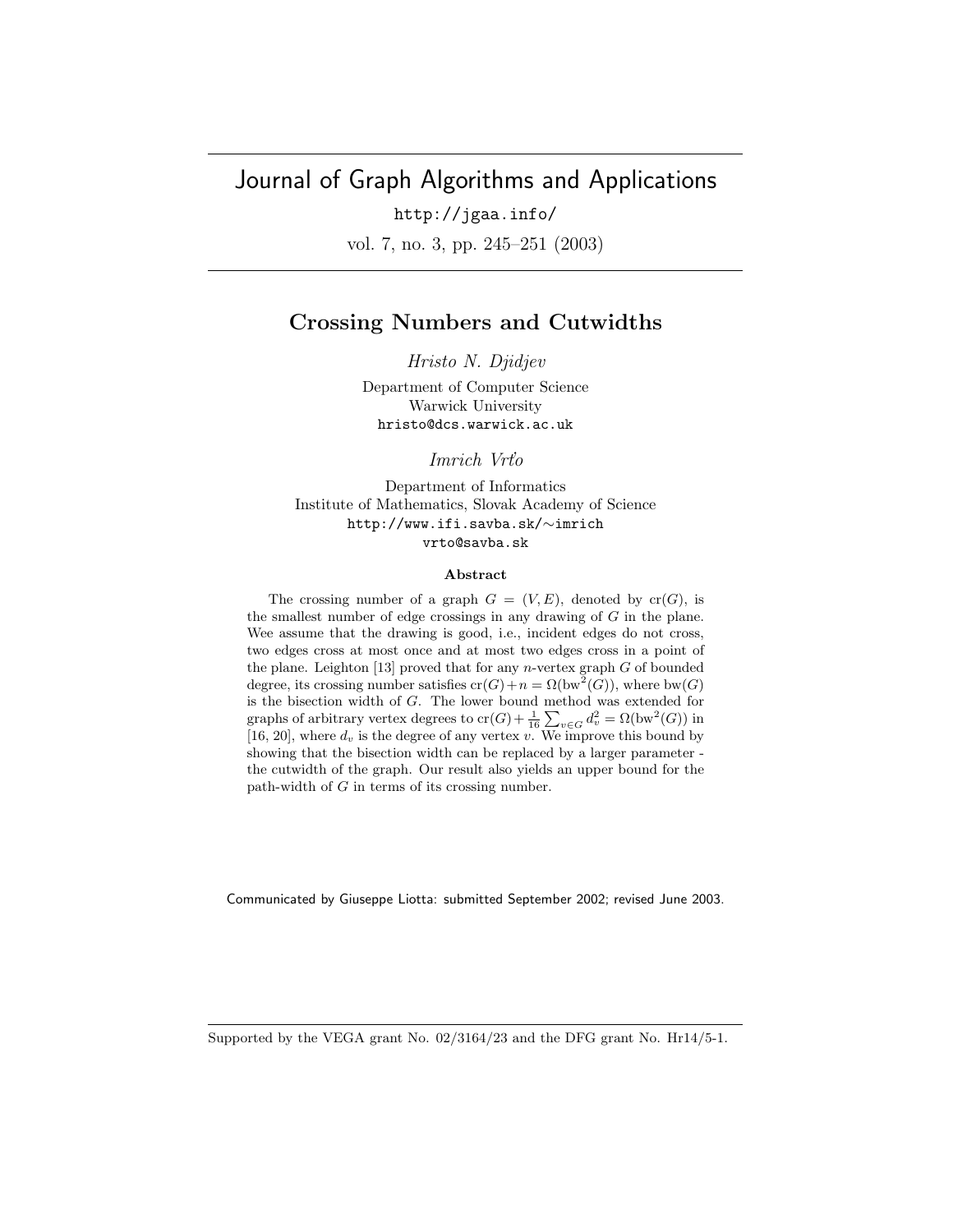# **1 Introduction**

The crossing number of a graph  $G = (V, E)$ , denoted by  $cr(G)$ , is the smallest number of edge crossings in any drawing of G in the plane. It represents a fundamental measure of non-planarity of graphs but is attractive from practical point of view too. It is known that the aesthetics and readability of graphlike structures (information diagrams, class hierarchies, flowcharts...) heavily depends on the number of crossings [4, 17], when the structures are visualized on a 2-dimensional medium. Another natural appearance of the problem is in the design of printed circuit boards and VLSI circuits [13]. The area of a VLSI circuit is strongly related to the crossing number of the underlying graph. The problem is NP-hard [6] and the best theoretical exact and approximation algorithms are in [5, 9]. A survey on heuristics is in [3]. Concerning crossing numbers of standard graphs, there are only a few infinite classes of graphs for which exact or tight bounds are known [12]. The main problem is the lack of efficient lower bound methods for estimating the crossing numbers of explicitly given graphs. The survey on known methods is in [19]. One of the powerful methods is based on the bisection width concept. The bisection width of a graph  $G$  is the minimum number of edges whose removal divides  $G$  into two parts having at most  $2|V|/3$  vertices each. Leighton [13] proved that in any n-vertex graph G of bounded degree, the crossing number satisfies  $cr(G) + n =$  $\Omega(\text{bw}^2(G))$ . The lower bound was extended to

$$
\text{cr}(G) + \frac{1}{16} \sum_{v \in V} d_v^2 \ge \frac{1}{40} \text{bw}^2(G)
$$

in [16, 20], where  $d_v$  is the degree of any vertex v. We improve this bound by showing that the bisection width can be replaced by a larger parameter - the cutwidth of the graph, denoted by  $cw(G)$  and defined as follows. Let  $G = (V, E)$ be a graph. Let  $\phi: V \to \{1, 2, 3, ..., |V|\}$  be an injection. Then

$$
\text{cw}(G) = \min_{\phi} \max_i |\{uv \in E : \phi(u) \leq i < \phi(v)\}|.
$$

Note that the cutwidth is a standard graph invariant appearing e.g. in the linear VLSI layouts [21], and is related to such a classical topic like the discrete isoperimetric problem [1]. We prove

$$
\operatorname{cr}(G) + \frac{1}{16} \sum_{v \in G} d_v^2 \ge \frac{1}{1176} \operatorname{cw}^2(G). \tag{1}
$$

Ignoring the constant factors, the improvement is evident as  $cw(G) \geq bw(G)$ and there are connected graphs with  $bw(G) = 1$  but with arbitrarily large cutwidth. For example, let G be a graph obtained by joining two  $K_{\frac{n}{2}}$ 's by an edge. Then clearly  $cw(G) = \Omega(n^2)$ . If  $cw(G) \approx bw(G)$  then the bisection lower bound is better up to a constant factor because of the small constant in our estimation. An improvement on it remains an open problem. Anyway, the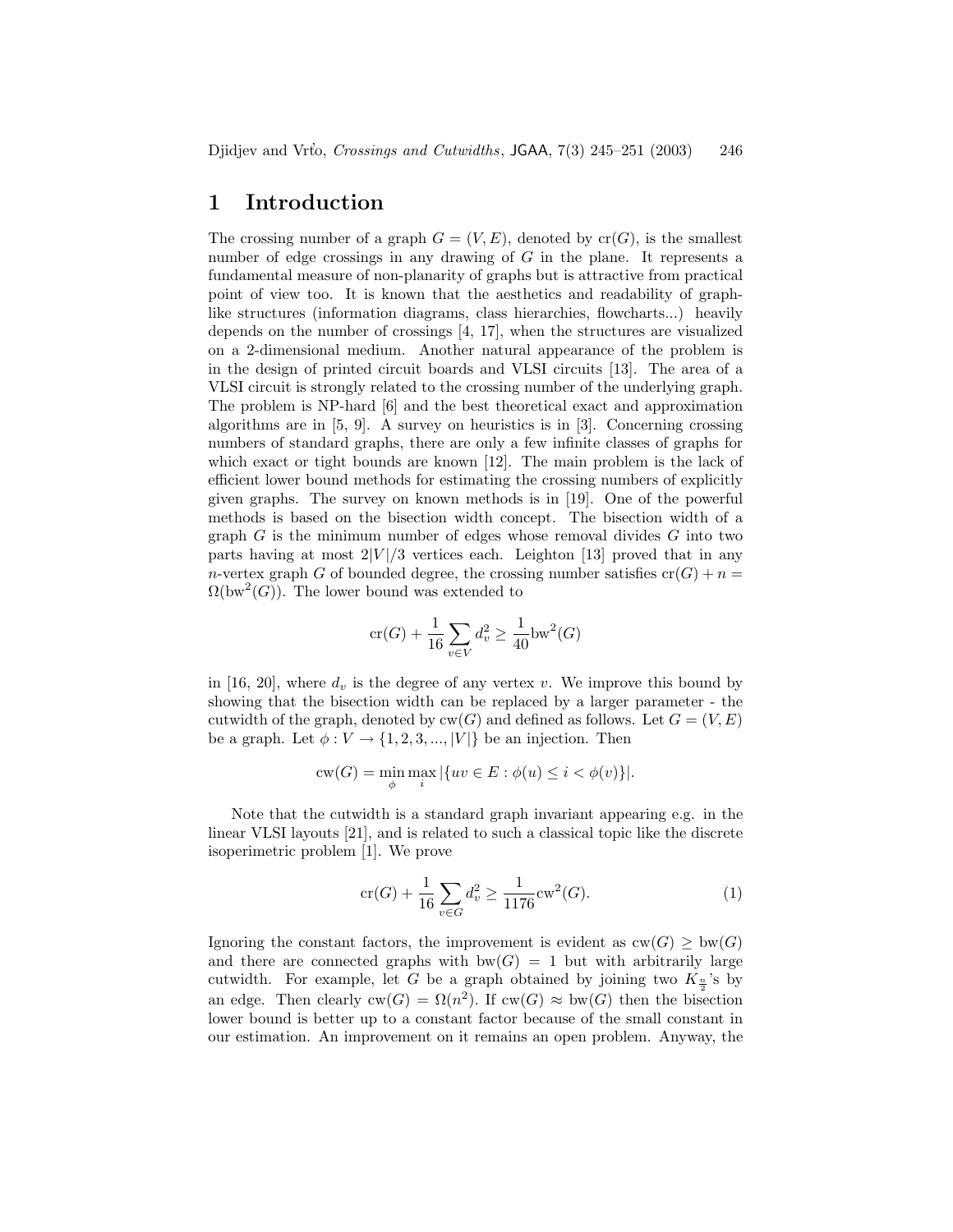aim of this note is to show that from the asymptotic point of view, the graph invariant that essentially influences the crossing number is not the bisection width but the cutwidth. The new crossing number lower bound is tight up to a constant factor for a large class of graphs. Following Pach and Tóth [15], for almost all n-vertex and m-edge graphs G, bw(G)  $\geq m/10$ , where  $m \geq 10n$ . As  $cw(G) \geq bw(G)$ , the lower bound (1) implies  $cr(G) = \Omega(cw^2(G)) = \Omega(m^2)$ . On the other hand, trivially  $cr(G) = O(m^2) = O(cw^2(G)).$ 

Moreover, the additive term  $\sum_{v \in G} d_v^2$  cannot be removed, since the crossing number of any planar graph is  $\overline{0}$  and there exists a planar graph P (e.g. the star) such that  $cw^2(P) = \Omega(\sum_{v \in P} d_v^2)$ .

As a byproduct we obtain the following contribution to topological graph theory. The path-decomposition of a graph G is a sequence  $D = X_1, X_2, ..., X_r$ of vertex subsets of  $G$ , such that every edge of  $G$  has both ends in some set  $X_i$ and if a vertex of G occurs in some sets  $X_i$  and  $X_j$  with  $i < j$ , then the same vertex occurs in all sets  $X_k$  with  $i < k < j$ . The width of D is the maximum number of vertices in any  $X_i$  minus 1. The path-width of  $G$ ,  $pw(G)$ , is the minimum width over all path-decompositions of G.

A graph  $G = (V, E)$  is k-crossing critical if  $cr(G) = k$  and  $cr(G - e) < cr(G)$ , for all edges  $e \in E$ . Hliněný [10] proved that  $pw(G) \leq 2^{f(k)}$ , where  $f(k) =$  $O(k^3 \log k)$ . This answers an open question of Geelen et al. [8] whether crossing critical graphs with bounded crossing numbers have bounded path-widths.

Our result implies another relation between pathwidths and crossing numbers. If  $cr(G) = k$ , then  $pw(G) \leq 9\sqrt{k + \sum_{v \in V} d_v^2}$ , without the crossingcriticality assumption.

# **2 A New Lower Bound**

We will make use of the following theorem [7].

**Theorem 1** Let  $G = (V, E)$  be a planar graph with non-negative weights on *its vertices that sum up to one and every weight is at most*  $\frac{2}{3}$ *. Let*  $d_v$  *denote the* degree of any vertex v. Then there exists at most  $\frac{\sqrt{3}+\sqrt{2}}{\sqrt{2}}\sqrt{\sum_{v\in V}d_v^2}$  edges whose *removal divides* G into disjoint subgraphs  $G_1 = (V_1, E_1)$  and  $G_2 = (V_2, E_2)$  such that the weight of each is at most  $\frac{2}{3}$ .

Theorem 2 implies an upper bound for the cutwidth of planar graphs which deserves an independent interest.

**Theorem 2** For any planar graph  $G = (V, E)$ 

$$
cw(G) \le \frac{6\sqrt{2} + 5\sqrt{3}}{2} \sqrt{\sum_{v \in V} d_v^2},
$$

*where*  $d_v$  *is the degree of any vertex v.*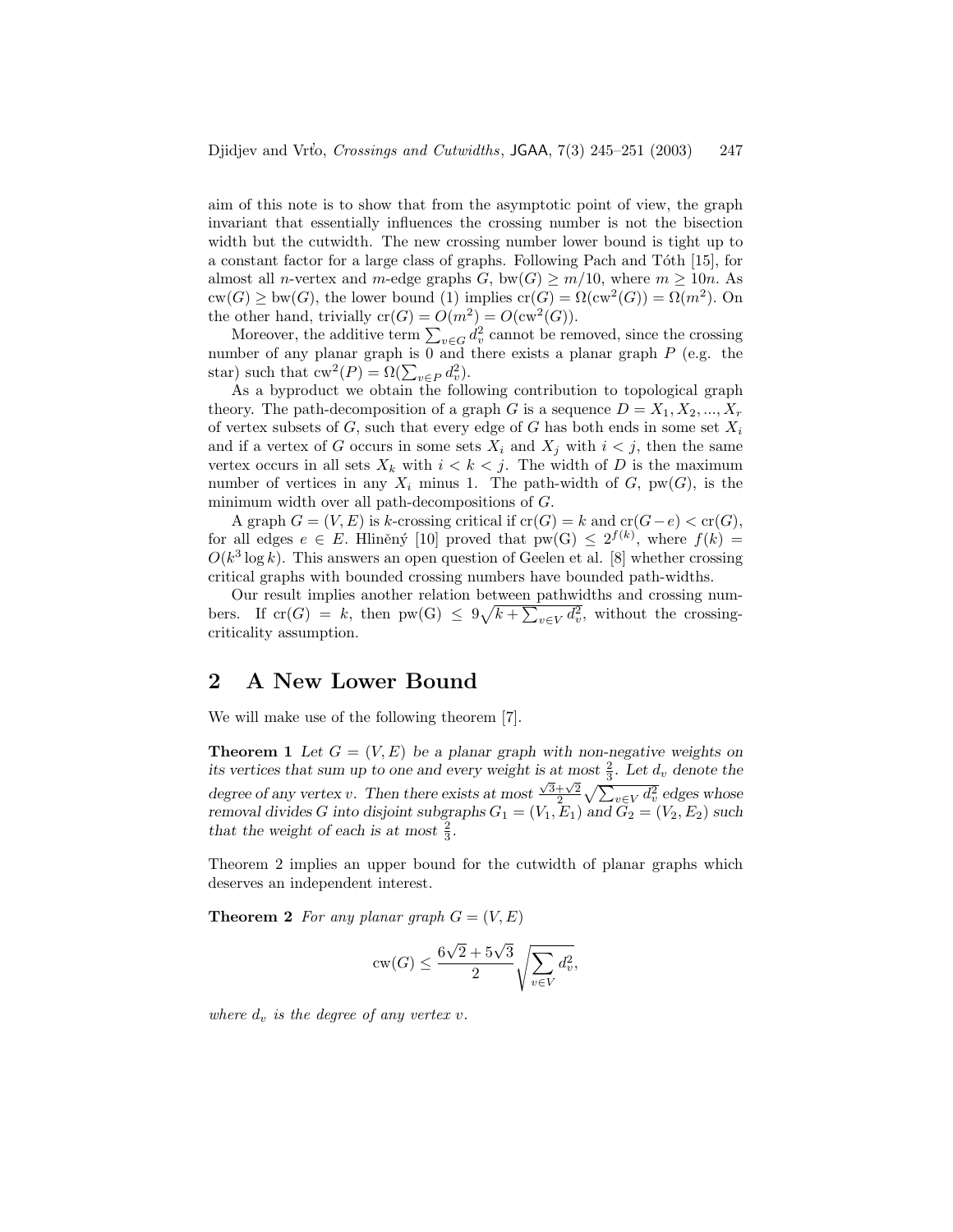**Proof:** Apply Theorem 1 to G. Assign weights to vertices:

$$
weight(u) = \frac{d_u^2}{\sum_{v \in V} d_v^2}.
$$

1. Let weight $(u) \leq \frac{2}{3}$  for all u. By deleting  $\frac{\sqrt{3}+\sqrt{2}}{2} \sqrt{\sum_{v\in V} d_v^2}$  edges we get graphs  $G_1 = (V_1, E_1)$  and  $G_2 = (V_2, E_2)$  such that for  $i = 1, 2$  weight $(V_i) \leq$  $\frac{2}{3}$ , which implies

$$
\sum_{v \in V_i} d_v^2 \le \frac{2}{3} \sum_{v \in V} d_v^2.
$$

2. Assume there exists a vertex u such that weight $(u) > \frac{2}{3}$ . By deleting edges adjacent to u we get disjoint subgraphs  $G_1 = (V_1, E_1)$  and  $G_2 = (V_2, E_2)$ , where  $G_2$  is a one vertex graph. We have weight $(V_1)=1-\text{weight}(u) < \frac{2}{3}$ and

$$
\sum_{v \in V_1} d_v^2 < \frac{2}{3} \sum_{v \in V} d_v^2.
$$

The number of edges between  $G_1$  and  $G_2$  is

$$
d_u \le \frac{\sqrt{3} + \sqrt{2}}{2} \sqrt{\sum_{v \in V} d_v^2}.
$$

Placing the graphs  $G_1$  and  $G_2$  consecutively on the line and adding the deleted edges we obtain the estimation

$$
c_{\mathbf{W}}(G) \le \max\{c_{\mathbf{W}}(G_1), c_{\mathbf{W}}(G_2)\} + \frac{(\sqrt{3} + \sqrt{2})}{2} \sqrt{\sum_{v \in V} d_v^2}.
$$

Solving the recurrence we find

$$
cw(G) \le \frac{\sqrt{3} + \sqrt{2}}{2} \sum_{i=0}^{\infty} \left(\frac{2}{3}\right)^{i/2} \sqrt{\sum_{v \in V} d_v^2} = \frac{6\sqrt{2} + 5\sqrt{3}}{2} \sqrt{\sum_{v \in V} d_v^2}.
$$

 $\Box$ 

Our main result is

**Theorem 3** Let  $G = (V, E)$  be a graph. Let  $d_v$  denote the degree of any vertex v*. Then the crossing number of* G *satisfies*

$$
\operatorname{cr}(G) + \frac{1}{16} \sum_{v \in V} d_v^2 \ge \frac{1}{1176} \operatorname{cw}^2(G).
$$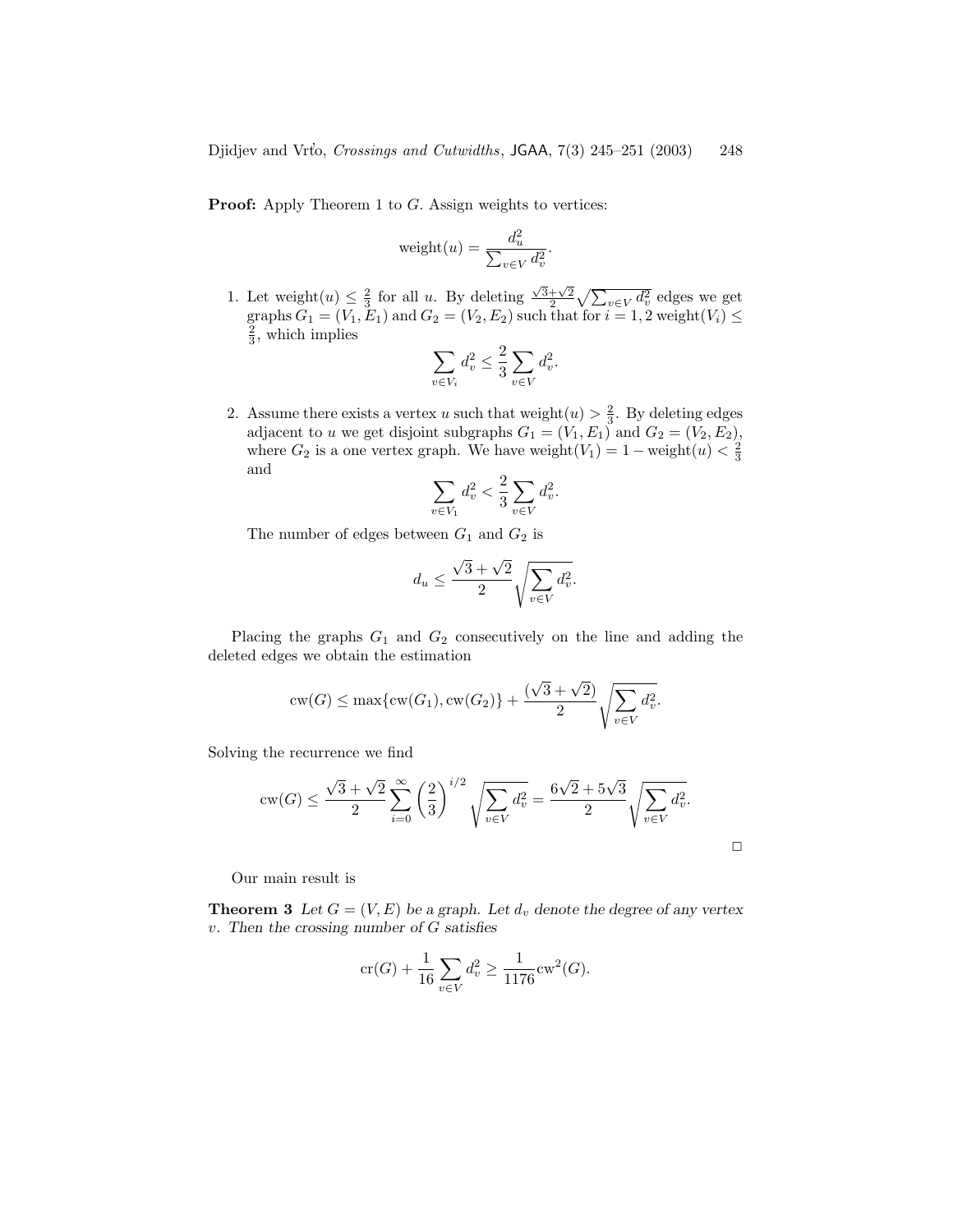**Proof:** Consider a drawing of G with  $cr(G)$  crossings. Introducing a new vertex at each crossing results in a plane graph  $H$  with  $cr(G)+n$  vertices. By Theorem 2 we have

$$
\text{cw}(H) \le \frac{6\sqrt{2} + 5\sqrt{3}}{2} \sqrt{\sum_{v \in H} d_v^2} = \frac{6\sqrt{2} + 5\sqrt{3}}{2} \sqrt{\sum_{v \in G} d_v^2 + 16\text{cr}(G)}.
$$

Finally, note that  $cw(G) \leq cw(H)$ , which proves the claim.  $\Box$ 

This result immediately gives an upper bound for the path-width of G in terms of its crossing number as the result of Kinnersley [11] implies that  $pw(G)$  <  $cw(G).$ 

**Corollary 1** *Let*  $G = (V, E)$  *be a graph. Then* 

$$
pw(G) < \frac{6\sqrt{2} + 5\sqrt{3}}{2} \sqrt{16cr(G) + \sum_{v \in V} d_v^2}.
$$

# **3 Final Remarks**

We proved a new lower bound formula for estimating the crossing numbers of graphs. The former method was based on the bisection width of graphs. Our method replaces the bisection width by a stronger parameter - the cutwidth. While the bisection width of a connected graph can be just one edge, which implies a trivial lower bound only, the cutwidth based method gives nontrivial lower bounds in most cases. A drawback of the method is the big constant factor in the formula.

A natural question arises how to find or estimate the cutwidth of a graph. The most frequent approach so far was its estimation from below by the bisection width. This of course degrades the cutwidth method to the bisection method. Provided that  $cw(H)$  in known or estimated from below, for some graph H, we can use a well-known relation  $\text{cw}(G) \geq \text{cw}(H)/\text{cg}(H, G)$ , see [18], where is the congestion of  $G$  in  $H$  defined as follows. Consider an injective mapping of vertices of  $H$  into the vertices of  $G$  and a mapping of edges of  $H$  into paths in  $G$ . Take the maximal number of paths traversing an edge. Minimizing this maximum over all possible mappings gives  $cg(H, G)$ . Another possibility is to use the strong relation of the cutwidth problem to the so called discrete edge isoperimetric problem  $[1]$ . Informally, the problem is to find, for a given k, a k-vertex subset of a graph with the smallest "edge boundary". A good solution to the isoperimetric problem provides a good lower bound for the cutwidth.

Recently Pach and Tardos [14] proved another relation between crossing numbers and a special edge cut of a graph (Corollary 5), which resembles our Theorem 2.3. But neither of the two statements implies the other.

#### **Acknowledgement**

We thank both referees for insightful comments and suggestions.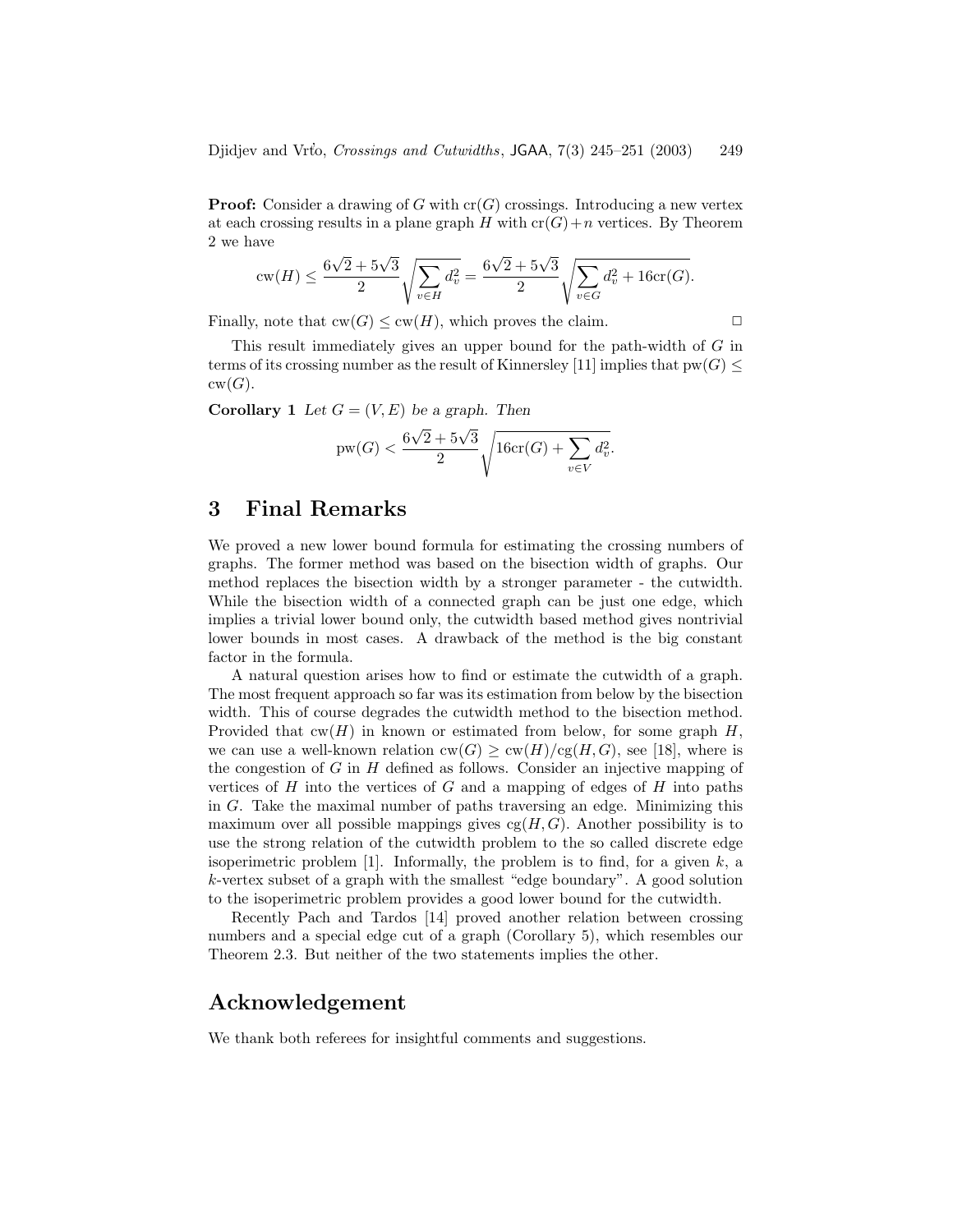# **References**

- [1] S.L. Bezrukov. Edge isoperimetric problems on graphs. In L. Lovász, A. Gyarfás, G.O.H. Katona, A. Recski, A., L.A. Székely, editors, *Graph Theory and Combinatorial Biology*, volume 7 of Bolyai Society Mathematical Studies, pages 157-197, Akadémia Kiadó, Budapest, 1999.
- [2] S. Bezrukov, J.D. Chavez, L.H. Harper, M. Röttger, U.-P. Schroeder. The congestion of n-cube layout on a rectangular grid. *Discrete Mathematics* 213:13-19, 2000.
- [3] R. Cimikowski, Algorithms for the fixed linear crossing number problem, *Discrete Applied Mathematics* 122:93-115, 2002.
- [4] G. Di Battista, P. Eades, R. Tamassia, I.G. Tollis. *Graph Drawing: Algorithms for Visualization of Graphs.* Prentice Hall, 1999.
- [5] G. Even, S. Guha, B. Schieber. Improved approximations of crossings in graph drawing and VLSI layout area. In *Proc. 32th Annual Symposium on Theory of Computing*, pages 296-305, 2000.
- [6] M.R. Garey, D.S. Johnson. Crossing number is NP-complete. *SIAM J. Algebraic and Discrete Methods* 4:312-316, (1983).
- [7] H. Gazit, G.L. Miller. Planar separators and the Euclidean norm. In *Intl. Symposium on Algorithms,* volume 450 of Lecture Notes in Computer Science, pages 338-347, Springer Verlag, 1990.
- [8] J.F. Geelen, R.B. Richter, G. Salazar. Embedding graphs on surfaces. Submitted to *J. Combinatorial Theory-B*.
- [9] M. Grohe. Computing crossing numbers in quadratic time. In *33rd Annual ACM Symposium on Theory of Computing,* pages 231-236, 2001.
- [10] P. Hliněný. Crossing critical graphs and path-width. In *Proc. 9th Intl. Symposium on Graph Drawing,* volume 2265 of Lecture Notes in Computer Science, pages 102-114, Springer Verlag, 2001.
- [11] N. Kinnersley. The vertex separation number of a graph equals its pathwidth, *Information Processing Letters* 142:345-350, 1992.
- [12] A. Liebers. Methods for planarizing graphs a survey and annotated bibliography, *J. of Graph Algorithms and Applications* 5:1-74, 2001.
- [13] F.T. Leighton. *Complexity Issues in VLSI.* M.I.T. Press, Cambridge, 1983.
- [14] J. Pach, G. Tardos. Untangling a polygon. *Discrete and Computational Geometry* 28:585-592, 2002.
- [15] J. Pach, G. T´oth. Thirteen problems on crossing numbers. *Geombinatorics* 9:194-207, 2000.